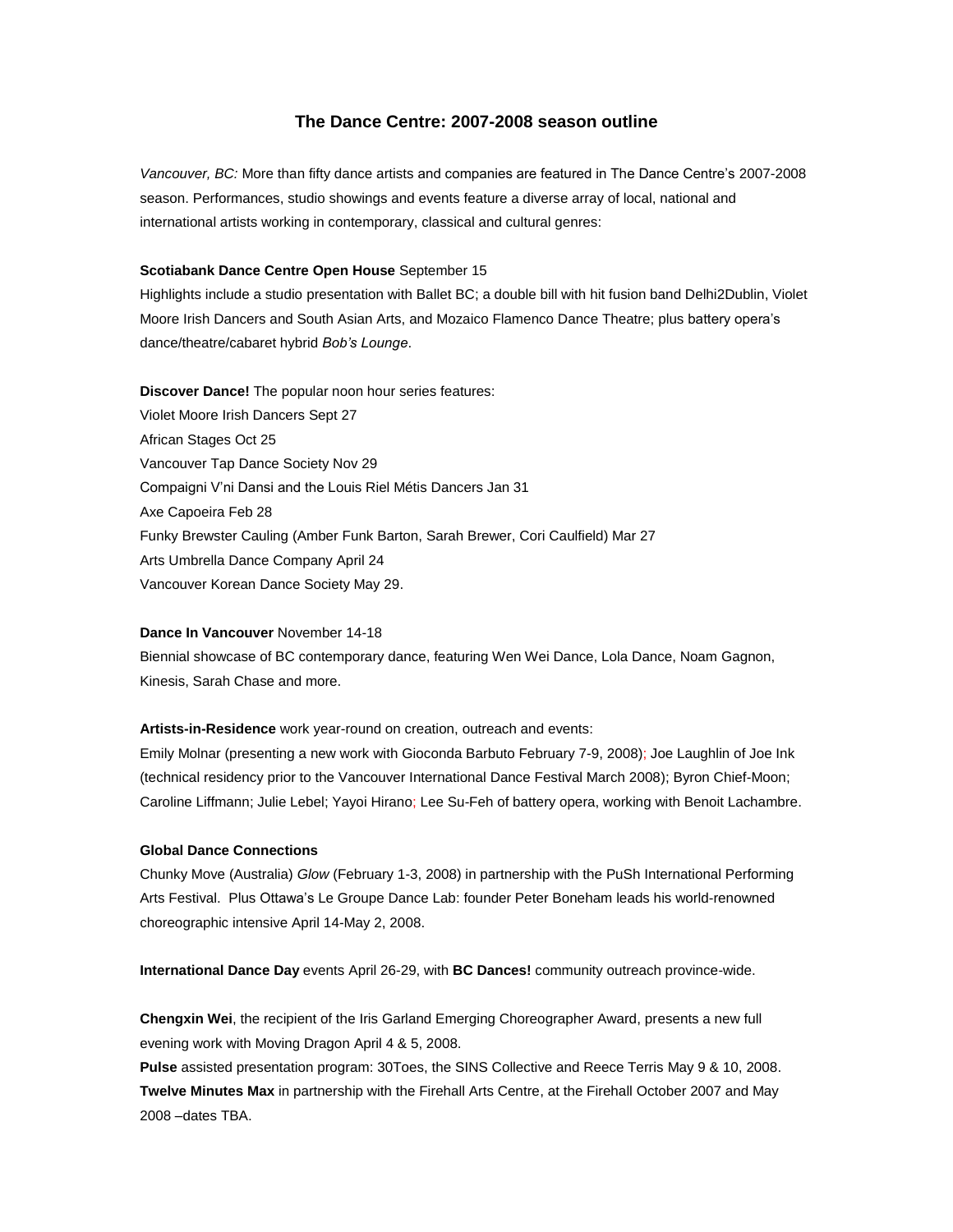**DanceLab** interdisciplinary research program with public studio presentations at the end of each lab (dates TBA).

Anne Cooper, Mirae Rosner, Kathleen McDonagh and Colin MacDonald (dance/voice, September);

African Stages (dance/storytelling/music, October);

Colleen Lanki, Jamie Nesbitt, Alcvin Ramos (dance/theatre/music/video, December);

Kokoro Dance, Barbara Bourget, Matilda Aslizadeh, Elizabeth Dancoes and Tony Wilson

(music/film/choreography, January);

Cara Sui and Elena Kaufman (dance/theatre/literature, February);

True North Performance (movement/visual art/voice, March);

Mary Anne Wong, Patricia Kim, Mutya Macatumpag, and Takuma Sasaki (dance/theatre/multimedia, May).

*Indigenous Creative Processes* (December 2007) research and development laboratory in partnership with Raven Spirit Dance, with studio showings at the Talking Stick Festival in spring 2008.

## **Calendar of Events**

| Sept 15           | Scotiabank Dance Centre Open House                                                                |
|-------------------|---------------------------------------------------------------------------------------------------|
| Sept 27           | Discover Dance! Violet Moore Irish Dancers                                                        |
|                   | Sept (dates TBA) DanceLab Anne Cooper, Mirae Rosner, Kathleen McDonagh, Colin MacDonald           |
| Oct 25            | Discover Dance! African Stages                                                                    |
|                   | Oct (dates TBA) Twelve Minutes Max                                                                |
|                   | Oct (dates TBA) DanceLab African Stages                                                           |
| Nov 14-18         | Dance In Vancouver                                                                                |
| <b>Nov 29</b>     | Discover Dance! Vancouver Tap Dance Society                                                       |
|                   | Dec (dates TBA) Indigenous Creative Processes Lab                                                 |
|                   | Dec (dates TBA) DanceLab: Colleen Lanki, Jamie Nesbitt, Alcvin Ramos                              |
|                   | Jan (dates TBA) DanceLab: Kokoro Dance, Barbara Bourget, Matilda Aslizadeh, Elizabeth Dancoes and |
|                   | Tony Wilson                                                                                       |
| Jan 31            | Discover Dance! Compaigni V'ni Dansi and the Louis Riel Metis Dancers                             |
| Feb 1-3           | Global Dance Connections: Chunky Move (in partnership with the PuSh Festival)                     |
| Feb 7-9           | Emily Molnar & Gioconda Barbuto: new work                                                         |
| Feb <sub>28</sub> | Discover Dance! Axe Capoeira                                                                      |
| Feb (dates TBA)   | DanceLab Cara Sui and Elena Kaufman                                                               |
| Mar 27            | Discover Dance! Funky Brewster Cauling                                                            |
| Mar (dates TBA)   | DanceLab: True North Performance                                                                  |
| Apr 4-5           | Iris Garland Emerging Choreographer Award: Chengxin Wei/Moving Dragon                             |
| April 14-May 2    | Global Dance Connections: Le Groupe Dance Lab                                                     |
| Apr 24            | Discover Dance! Arts Umbrella Dance Company                                                       |
| Apr 26-29         | International Dance Day and BC Dances                                                             |
| May 9-10          | Pulse: 30Toes, the SINS Collective, Reece Terris                                                  |
| May 29            | Discover Dance! Vancouver Korean Dance Society                                                    |
| May (dates tbc)   | DanceLab Mary Anne Wong, Patricia Kim, Mutya Macatumpag, and Takuma Sasaki                        |
| May (dates tbc)   | <b>Twelve Minutes Max</b>                                                                         |

### **Information: 604 606 6400 www.thedancecentre.ca All events are at Scotiabank Dance Centre, 677 Davie St, Vancouver except where specified.**

**About The Dance Centre** Established in 1986 as a resource centre for the dance profession and the public in British Columbia, The Dance Centre has expanded into a multifaceted organization offering a range of activities unparalleled in Canadian dance. It presents programs and public events; operates Scotiabank Dance Centre, Canada's flagship dance facility; promotes BC dance to the public and to presenters of dance; and provides resources and services for the dance profession, through its team of experienced professional staff.